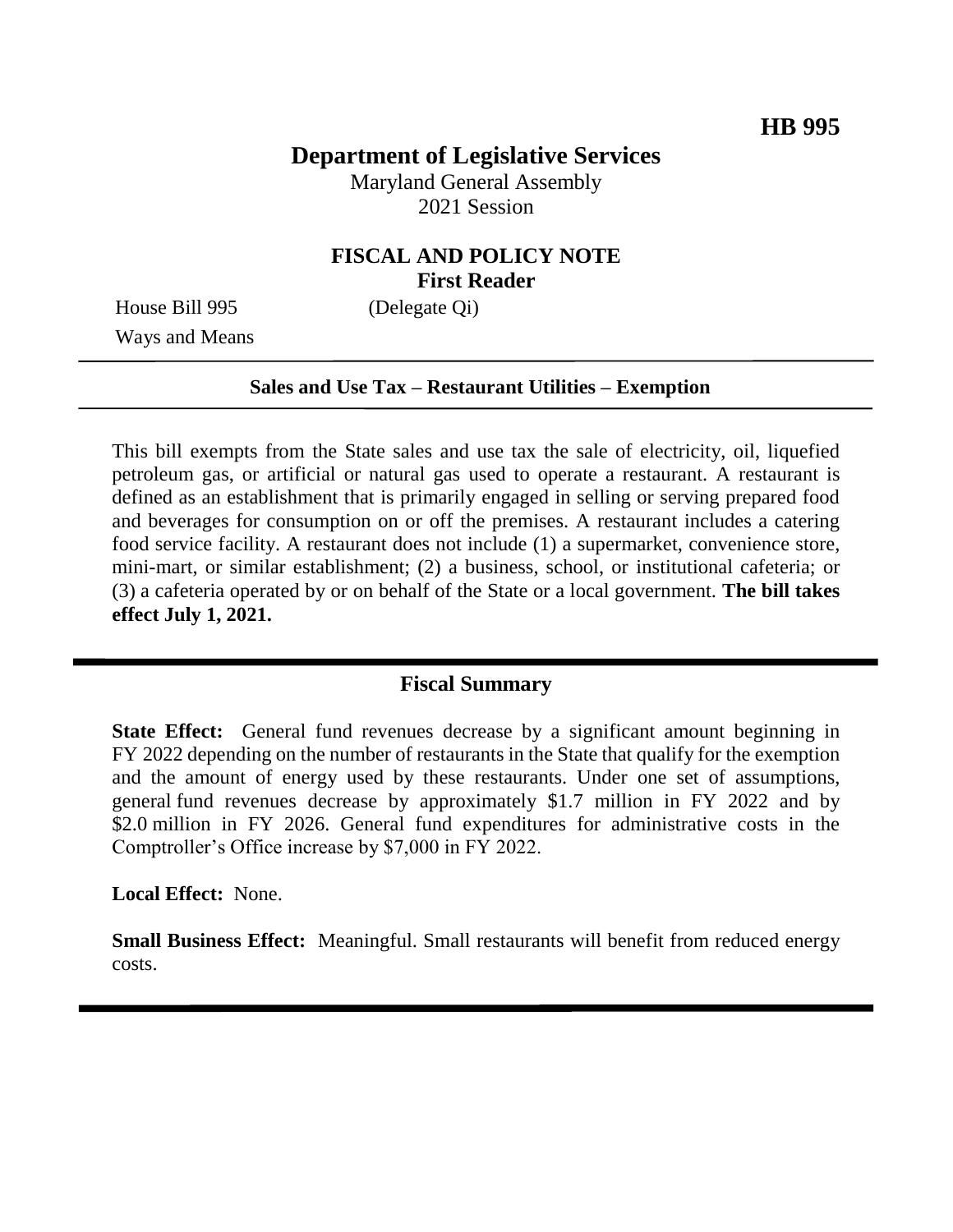## **Analysis**

**Current Law:** Section 11-210 of the Tax-General Article exempts from the sales and use tax the sale of machinery, equipment, and other tangible personal property used directly and predominantly in a production activity. Section 11-101(k) of the Tax-General Article specifies that tangible personal property includes coal, electricity, oil, nuclear fuel assemblies, steam, and artificial or natural gas.

The sales and use tax does not apply to (1) a sale of electricity, steam, or artificial or natural gas for use in residential condominiums; (2) a sale of electricity, steam, or artificial or natural gas that is delivered under a residential or domestic rate schedule on file with the Public Service Commission; (3) a sale of coal, firewood, heating oil, or propane gas or similar liquefied gas for use in residential property that contains no more than four units, cooperative housing, condominiums, or other similar residential living arrangements; (4) a sale of electricity through three or more bulk meters for use in a nonprofit planned retirement community of more than 2,000 housing cooperative or condominium units if ownership of units is restricted by age, any unit is served by an individual meter, and on or before July 1, 1979, at least three bulk meters served the community; or (5) a sale of electricity generated by specified solar energy equipment or residential wind energy equipment for use in residential property owned by an eligible customer generator.

The sales and use tax also does not apply to the sale of geothermal equipment, residential wind energy equipment, or solar energy equipment. Solar energy equipment is certain equipment that uses solar energy to heat or cool a structure, generates electricity to be used in a structure or supplied to the electric grid, or provides hot water for use in a structure.

#### *The State Sales and Use Tax*

The sales and use tax is the State's second largest source of general fund revenue, accounting for approximately \$4.7 billion in fiscal 2021 and \$4.9 billion in fiscal 2022, according to the December 2020 revenue forecast. **Exhibit 1** shows the sales and use tax rates in surrounding states and the District of Columbia.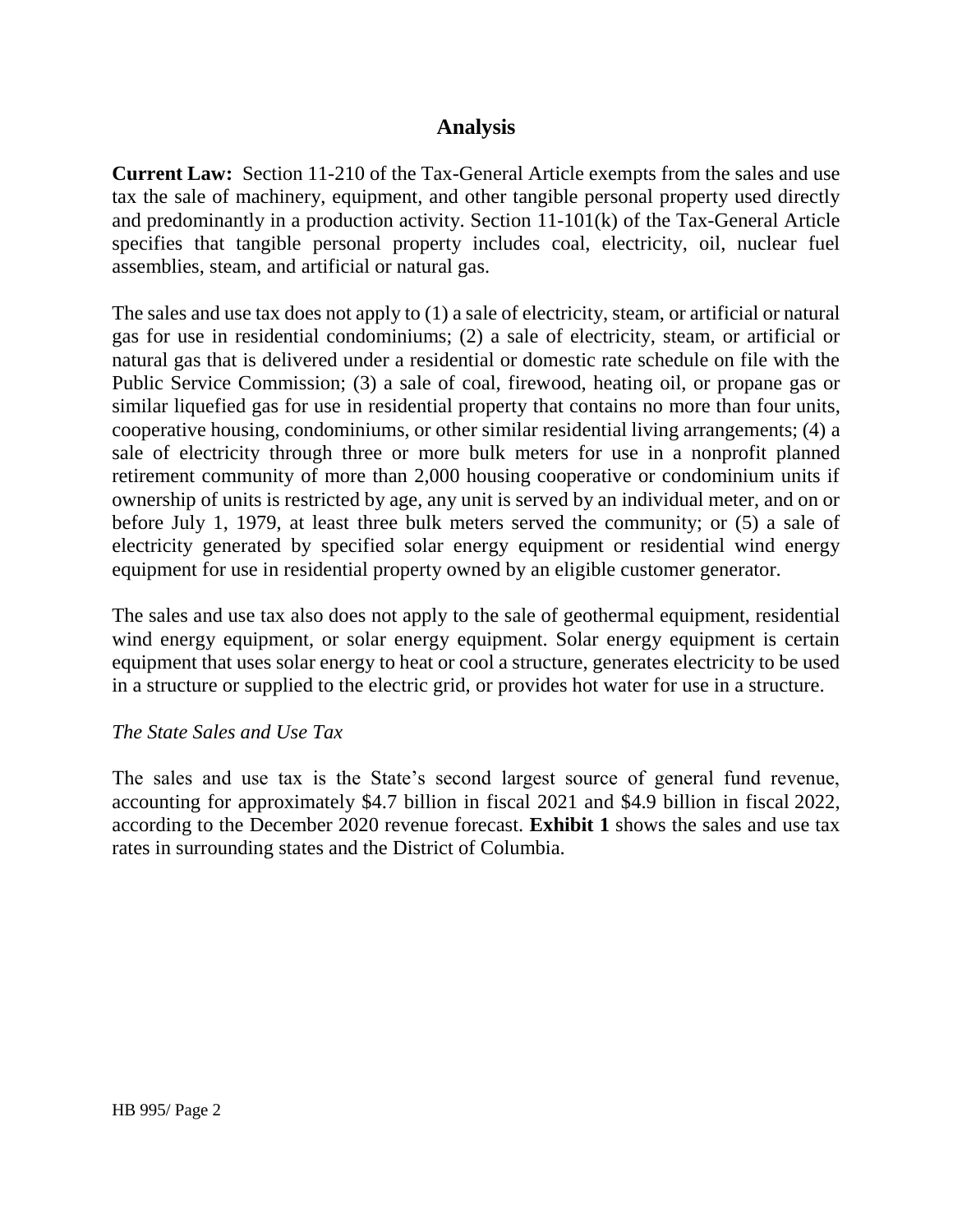## **Exhibit 1 Sales and Use Tax Rates in Maryland and Surrounding States**

| Delaware             | $0.0\%$                                                                                                                                                                                                                                                                                                                       |
|----------------------|-------------------------------------------------------------------------------------------------------------------------------------------------------------------------------------------------------------------------------------------------------------------------------------------------------------------------------|
| District of Columbia | $6.0\%$ ; 10.0% for liquor sold for on-the-premises consumption,<br>soft drinks sold for on-the-premises consumption, and restaurant<br>meals; 10.25% for alcoholic beverages for consumption off the<br>premises, tickets to specified sporting events, and specified rental<br>vehicles; and 8.0% for specified soft drinks |
| Maryland             | 6.0%<br>9.0% for alcoholic beverages                                                                                                                                                                                                                                                                                          |
| Pennsylvania         | 6.0% plus 1.0% or 2.0% in certain local jurisdictions                                                                                                                                                                                                                                                                         |
| Virginia*            | 5.3%; 2.5% for eligible food items; 2.5% for specified essential<br>personal hygiene items; both rates include 1.0% for local<br>jurisdictions                                                                                                                                                                                |
| West Virginia        | 6.0% plus 1.0% in all municipalities                                                                                                                                                                                                                                                                                          |

\*An additional state tax of 0.7% is imposed in localities in Central Virginia, Northern Virginia, and the Hampton Roads region; 1.0% is imposed in Halifax County; and an additional 1.7% is imposed in localities in the Historic Triangle.

**State Revenues:** General fund revenues decrease by a significant amount beginning in fiscal 2022 depending on the number of restaurants in the State that qualify for the exemption and the amount of energy used by these restaurants. As a point of reference and *for illustrative purposes only*, it is estimated that general fund revenues could decrease by approximately \$1.7 million in fiscal 2022 and by \$2.0 million in fiscal 2026 based on the following assumptions:

- there are approximately 11,300 eating and drinking establishments in the State that may qualify for the exemption, according to the Maryland Restaurant Association;
- commercial accounts are 9.5% of total energy customers;
- commercial accounts provide for nearly 27% of total energy sales;
- approximately \$134.9 million in sales taxes was remitted from light and power companies in fiscal 2020; and
- 3% annual increases in energy costs.